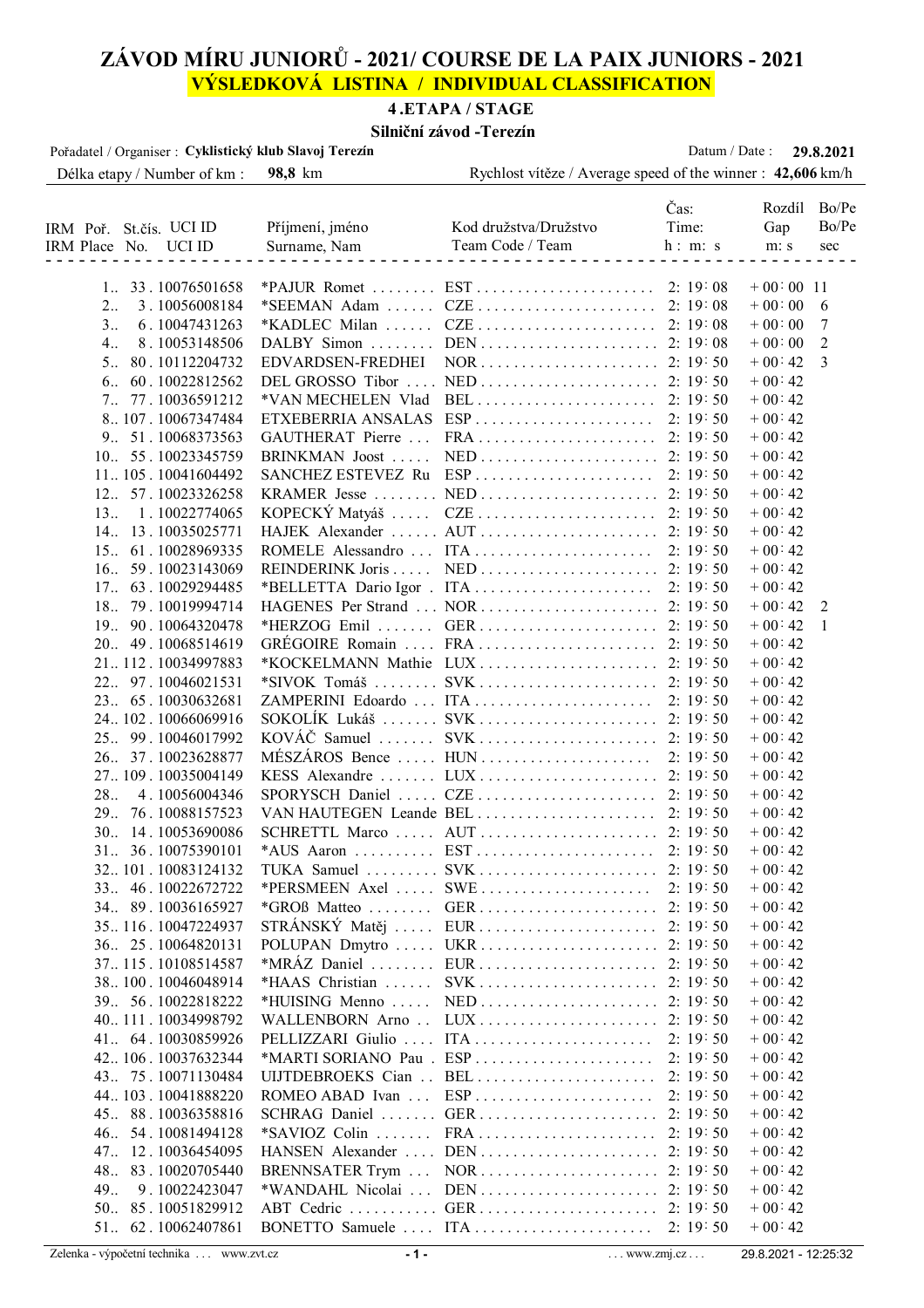|            | 52. 52.10067973136                     |                              |                                                       |           | $+01:18$ |
|------------|----------------------------------------|------------------------------|-------------------------------------------------------|-----------|----------|
|            | 53 72.10017556576                      | $*TURK$ Aljaž                |                                                       |           | $+01:51$ |
|            | 54110.10035004048                      | $URY$ Noé                    |                                                       |           | $+04:11$ |
|            | 55 26.10091090155                      |                              | VARENYK Maksym  UKR  2: 23:19                         |           | $+04:11$ |
|            | 56 93.10045824703                      |                              | KÄLLBERG Axel  FIN                                    | 2: 23: 19 | $+04:11$ |
|            | 57 71.10017585373                      | ŠPOLJAR Jaka                 |                                                       |           | $+04:11$ |
|            | 58. 35.10064430010                     |                              | *TAMM Lauri  EST  2: 23:19                            |           | $+04:11$ |
|            | 59. 58.10084277927                     |                              |                                                       |           | $+04:11$ |
|            | 60 69.10062011272                      |                              | KRALJ Fabijan  SLO  2: 23:19                          |           | $+04:11$ |
|            | 61104.10043262586                      |                              | AZNAR VIJUESCA Hugo ESP                               | 2: 23: 19 | $+04:11$ |
|            | 62 50.10070473514                      |                              |                                                       |           | $+04:11$ |
|            | 63 43.10022457504                      |                              | PEDERSEN Eric  SWE                                    | 2: 23: 19 | $+04:11$ |
|            | 64 91.10045842281                      |                              |                                                       |           | $+09:34$ |
|            | 96.10094826473<br>65                   |                              |                                                       |           | $+09:54$ |
|            | 66 10.10054786085                      |                              | *HELLERUP Malte  DEN  2: 29:13                        |           | $+10:05$ |
|            | 67 68.10050151812                      |                              | *GREGORCIC Natan  SLO  2: 29:28                       |           | $+10:20$ |
|            | 68120.10036296067                      |                              | WESER Maximilian  EUR  2: 29:30                       |           | $+10:22$ |
|            | 69. 21.10049849896                     | *COGOLJEVIĆ Dejan            |                                                       |           | $+10:22$ |
|            | 70 19.10049840604                      | *STOLIĆ Mihajlo              |                                                       |           | $+10:22$ |
|            | 71117.10047853922                      | $*LUKE\ddot{\mathbf{S}}$ Jan | EUR 2: 29:30                                          |           | $+10:22$ |
|            | 72108.10040174249                      | *ZABALA TOLEDANO             | $ESP \dots \dots \dots \dots \dots \dots \dots \dots$ | 2: 29: 30 | $+10:22$ |
|            | 73 98.10046079327                      |                              | UNGVARSKÝ Lukáš  SVK  2: 29:30                        |           | $+10:22$ |
|            | 74. 67.10017580626                     | *JEROMEL Vid                 |                                                       |           | $+10:22$ |
|            | 75 44.10090412367                      | MAGNUSSON Isak               |                                                       |           | $+10:22$ |
|            | 76. 41.10084543766                     | LEPOLD Zoltán Antal          |                                                       |           | $+10:22$ |
|            | 77. 87.10036443991                     |                              |                                                       |           | $+10:22$ |
|            | 78<br>2.10047201392                    |                              | *TELECKÝ Štěpán  CZE  2: 29:30                        |           | $+10:22$ |
|            | 79118.10036297380                      |                              |                                                       |           | $+10:22$ |
|            | 80 15.10035076796                      |                              |                                                       |           | $+10:22$ |
|            | 81 70.10017556879                      | POLOVIČ Nino                 |                                                       |           | $+10:22$ |
|            | 82 34.10075223278                      |                              |                                                       |           | $+10:22$ |
|            | 83 84.10020387865                      |                              | *KULSET Johannes  NOR  2: 29:45                       |           | $+10:37$ |
|            | 84 82.10020094542                      |                              |                                                       |           | $+10:37$ |
|            | 85 81.10019580846                      |                              |                                                       |           | $+10:41$ |
|            | 86119.10045920083                      |                              |                                                       |           | $+14:15$ |
|            | 87. 47.10055678485                     |                              | JACOBSSON Leo  SWE                                    | 2: 35: 26 | $+16:18$ |
| DNF        | $\ldots$ 45.10022263605                | LARSSON David                | $\text{SWE}\dots\dots\dots\dots\dots\dots\dots\dots$  |           |          |
| DNF        | 48.10065372425<br>$\ddot{\phantom{a}}$ |                              | HOFLUND Albin  SWE                                    |           |          |
| DNF        | 66.10029210825                         |                              | URSELLA Lorenzo  ITA                                  |           |          |
| DNF        | $\ldots$ 73.10076529647                |                              | GEERINCKX Wout  BEL                                   |           |          |
| <b>DNS</b> | $\ldots$ 86.10051778984                |                              | KÄRSTEN Moritz  GER                                   |           |          |

Uvedené časy jsou bez bonifikací a penalizací./All times are without bonuses and penalty.

Nombre de partans/Number of startes/Počet startujících : 91 Coureurs hors délai/Riders finishing out of time limit/Počet závodníků po limitu : 0 Coureurs ayant abandonné/Riders abandoning the Race /Počet vzdalých závodníků : 4

| DNF=Abandon/Did not Finish/Vzdal                    | DNS=Non partant/ Did not Start/Nenastoupil na start |
|-----------------------------------------------------|-----------------------------------------------------|
| DSQ=Disqualifié/Disqualified/Diskvalifikace         | $LAP = Lapped$                                      |
| OTL=Hors délai/Outside Time Limit/Po časovém limitu | $OVL = Overlapped$                                  |

|           |     | <b>BODOVACÍ SOUTĚŽ v/INDIVIDUAL POINTS COMPETITION in : 4. ETAPĚ/STAGE</b> |        |                 |     |                              |                      |
|-----------|-----|----------------------------------------------------------------------------|--------|-----------------|-----|------------------------------|----------------------|
|           |     | Poř. St.čís. Jméno, příjmení                                               | Body   |                 |     | Poř. St.čís. Jméno, příjmení | Body                 |
| Place No. |     | Surname, Name                                                              | Points |                 |     | Place No. Surname, Name      | Points               |
|           | 33  | *PAJUR Romet                                                               | 25     | 9               | 51  | GAUTHERAT Pierre             |                      |
|           | 3   | $*SEEMAN$ Adam                                                             | 20     | 10              | 55  | BRINKMAN Joost               | 6                    |
|           | 6   | $*$ KADLEC Milan                                                           | 16     | 11              | 105 | SANCHEZ ESTEVEZ Ruben        |                      |
| 4         | 8   | $DALBY$ Simon                                                              | 14     | 12 <sup>2</sup> | 57  | KRAMER Jesse                 |                      |
|           | 80. | EDVARDSEN-FREDHEIM Stia                                                    | 12     | 13              | -1  | KOPECKÝ Matyáš $\ldots$      |                      |
| 6         | 60. | DEL GROSSO Tibor $\ldots \ldots$                                           | 10     | 14              | 13  | HAJEK Alexander              |                      |
|           |     | $*VAN MECHELEN$ Vlad                                                       | 9      | 15              | 61  | ROMELE Alessandro $\ldots$   |                      |
|           | 107 | ETXEBERRIA ANSALAS Haim                                                    | 8      |                 |     |                              |                      |
|           |     | Zelenka - výpočetní technika  www.zvt.cz                                   | $-2-$  |                 |     | $\ldots$ www.zm.cz $\ldots$  | 29.8.2021 - 12:25:32 |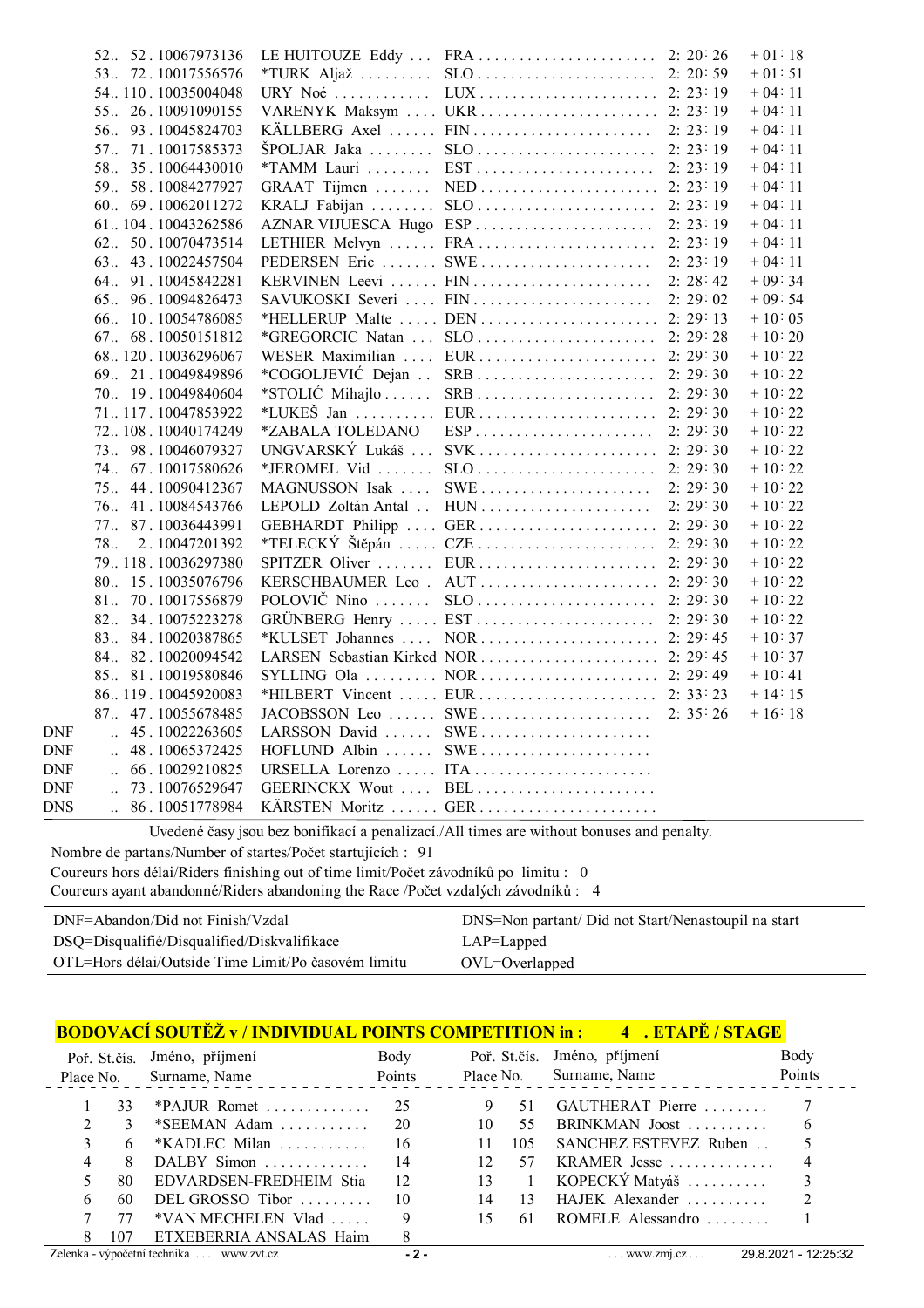## **DRUŽSTVA v / TEAMS CLASSIFICATION in : 4 . ETAPA / STAGE**

|                                | Čas:    | Rozdíl   |                                 | Čas:    | Rozdíl   |
|--------------------------------|---------|----------|---------------------------------|---------|----------|
| Kod družstva/Družstvo<br>Poř.  | Time    | Gap      | Poř.<br>Kod družstva/Družstvo   | Time    | Gap      |
| Place Team Code / Team         | h: m: s | m: s     | Place Team Code / Team          | h: m: s | m: s     |
| 1. CZE National Team Czech Re  | 6:58:06 | $+00:00$ | 10 LUX National Team Luxembo    | 6:59:30 | $+01:24$ |
| 2. DEN National Team Denmark   | 6:58:48 | $+00:42$ | 11 GER National Team Germany    | 6:59:30 | $+01:24$ |
| 3. NED National Team Nethelan  | 6:59:30 | $+01:24$ | 12. EST National Team Estonia   | 7:02:17 | $+04:11$ |
| 4. ITA National Team Italy     | 6:59:30 | $+01:24$ | 13. SLO National Team Slovenia. | 7:07:37 | $+09:31$ |
| 5. ESP National Team Spain     | 6:59:30 | $+01:24$ | 14. AUT National Team Austria   | 7:09:10 | $+11:04$ |
| 6. SVK National Team Slovakia. | 6:59:30 | $+01:24$ | 15. EUR Team Euroregion         | 7:09:10 | $+11:04$ |
| 7. NOR National Team Norway.   | 6:59:30 | $+01:24$ | 16. SWE National Team Sweden.   | 7:12:39 | $+14:33$ |
| 8. FRA National Team France    | 6:59:30 | $+01:24$ | 17. FIN National Team Finland   | 7:21:03 | $+22:57$ |
| 9. BEL National Team Belgium.  | 6:59:30 | $+01:24$ |                                 |         |          |

# **RYCHLOSTNÍ PRÉMIE / SPRINTS PREMIE 4 . ETAPA / STAGE**

| Terezín 24km |                                                                       |  |  | <b>Ploskovice 47km</b> |  |  |  |  |
|--------------|-----------------------------------------------------------------------|--|--|------------------------|--|--|--|--|
|              | 1  80. EDVARDSEN-FREDHEI NOR $3 b$   1  6. *KADLEC Milan  CZE  3 b    |  |  |                        |  |  |  |  |
|              | 2 79. HAGENES Per Strand  NOR  2 b $\vert$ 2 8. DALBY Simon  DEN  2 b |  |  |                        |  |  |  |  |
|              |                                                                       |  |  |                        |  |  |  |  |

#### **VRCHAŘSKÉ PRÉMIE / MOUNTAINS PREMIE 4 . ETAPA / STAGE**

| Pohořany 36km                         |  | Pohořany 50km                                               |  |
|---------------------------------------|--|-------------------------------------------------------------|--|
|                                       |  | 1. 3. *SEEMAN Adam  CZE  6 b   1. 3. *SEEMAN Adam  CZE  6 b |  |
| 2 8. DALBY Simon  DEN  4 b            |  | $2 \ldots 8$ . DALBY Simon  DEN  4 b                        |  |
| $3 \dots 6$ . *KADLEC Milan  CZE  3 b |  | $3 \ldots 6$ . *KADLEC Milan  CZE  3 b                      |  |
| 4 33. *PAJUR Romet EST 2 b            |  | $4 \ldots 33$ . *PAJUR Romet  EST  2 b                      |  |
| 5 $69.$ *GREGORCIC Natan  SLO  1 b    |  | $5 \ldots 14$ . SCHRETTL Marco AUT 1 b                      |  |
| Pohořany 64                           |  | Pohořany 77km                                               |  |
| 1 $3.$ *SEEMAN Adam CZE  6 b          |  | $1 \ldots 3$ . *SEEMAN Adam  CZE  6 b                       |  |
| 2 6. *KADLEC Milan  CZE  4 b          |  | $2 \ldots 8$ . DALBY Simon  DEN  4 b                        |  |
|                                       |  | $3 \ldots 6$ . *KADLEC Milan  CZE  3 b                      |  |
| 4 8. DALBY Simon DEN 2 b              |  | 4 33. *PAJUR Romet EST 2 b                                  |  |
| 5 49. GREGOIRE Romain  FRA  1 b       |  | $5 \ldots 49$ . GRÉGOIRE Romain  FRA  1 b                   |  |

# **CELKOVÉ VÝSLEDKY / FINAL CLASSIFICATION**

#### **CELKOVÉ VÝSLEDKY PO / GENERAL CLASSIFICATION AFTER : 4 . ETAPĚ / STAGE**

|                 | Celková délka / Distance Course : 366,8 km |                 | Rychlost vítěze / Average speed of the winner : 41,649 km/h                          |                              |                      |
|-----------------|--------------------------------------------|-----------------|--------------------------------------------------------------------------------------|------------------------------|----------------------|
|                 |                                            |                 |                                                                                      | Čas:                         | Rozdíl               |
|                 | Poř. St.čís. UCI ID                        | Příjmení, jméno | Kod družstva/Družstvo                                                                | Time:                        | Gap                  |
| Place no.       | UCI ID                                     | Surname, Nam    | Team Code / Team                                                                     | h: m: s                      | m: s                 |
| 1.              | 79.10019994714                             |                 |                                                                                      |                              | $+ 00.00$            |
| 2.              | 90.10064320478                             |                 |                                                                                      |                              | $+ 00:10$            |
| 3.              | 75.10071130484                             |                 | ULITDEBROEKS Cian $\ldots$ BEL $\ldots$ $\ldots$ $\ldots$ $\ldots$ $\ldots$ $\ldots$ | 8:48:35                      | $+ 00.28$            |
| 4.              | 49.10068514619                             |                 | GRÉGOIRE Romain  FRA  8: 48:39                                                       |                              | $+ 00.32$            |
| 5.              | 55.10023345759                             |                 | BRINKMAN Joost NED                                                                   | 8:49:08                      | $+ 01:01$            |
| 6.              | 60.10022812562                             |                 | DEL GROSSO Tibor  NED                                                                | 8:49:09                      | $+ 01.02$            |
| 7.              | 77.10036591212                             |                 |                                                                                      | 8:49:10                      | $+ 01:03$            |
| 8.              | 14.10053690086                             |                 |                                                                                      |                              | $+ 01.34$            |
| 9.              | 80.10112204732                             |                 |                                                                                      | 8:49:48                      | $+ 01:41$            |
| 10.             | 64.10030859926                             |                 | PELLIZZARI Giulio  ITA                                                               | 8:49:56                      | $+ 01:49$            |
| 11.             | 57.10023326258                             |                 |                                                                                      | 8:50:08                      | $+ 02.01$            |
| 12.             | 56.10022818222                             |                 |                                                                                      |                              | $+ 02.07$            |
| 13.             | 83.10020705440                             |                 | BRENNSATER Trym  NOR                                                                 | 8:50:19                      | $+ 02:12$            |
| 14.             | 8.10053148506                              |                 |                                                                                      |                              | $+ 02:21$            |
| 15.             | 6.10047431263                              |                 | *KADLEC Milan  CZE                                                                   | 8:50:36                      | $+02:29$             |
| 16.             | 1.10022774065                              |                 |                                                                                      |                              | $+ 02:39$            |
| 17 <sub>1</sub> | 103.10041888220                            |                 | ROMEO ABAD Ivan $\ldots$ ESP $\ldots$ $\ldots$ $\ldots$ $\ldots$ $\ldots$ $\ldots$   | 8:51:13                      | $+ 03.06$            |
| 18.             | 59.10023143069                             |                 |                                                                                      |                              | $+ 03.09$            |
| 19.             | 97.10046021531                             |                 |                                                                                      |                              | $+ 03:19$            |
| 20.             | 111 . 10034998792                          |                 | WALLENBORN Arno  LUX         8: 51:39                                                |                              | $+ 03.32$            |
| 21.             | 65.10030632681                             |                 | ZAMPERINI Edoardo  ITA                                                               | 8:51:53                      | $+ 03.46$            |
|                 | Zelenka - výpočetní technika  www.zvt.cz   |                 | $-3-$                                                                                | $\ldots$ www.zmj.cz $\ldots$ | 29.8.2021 - 12:25:32 |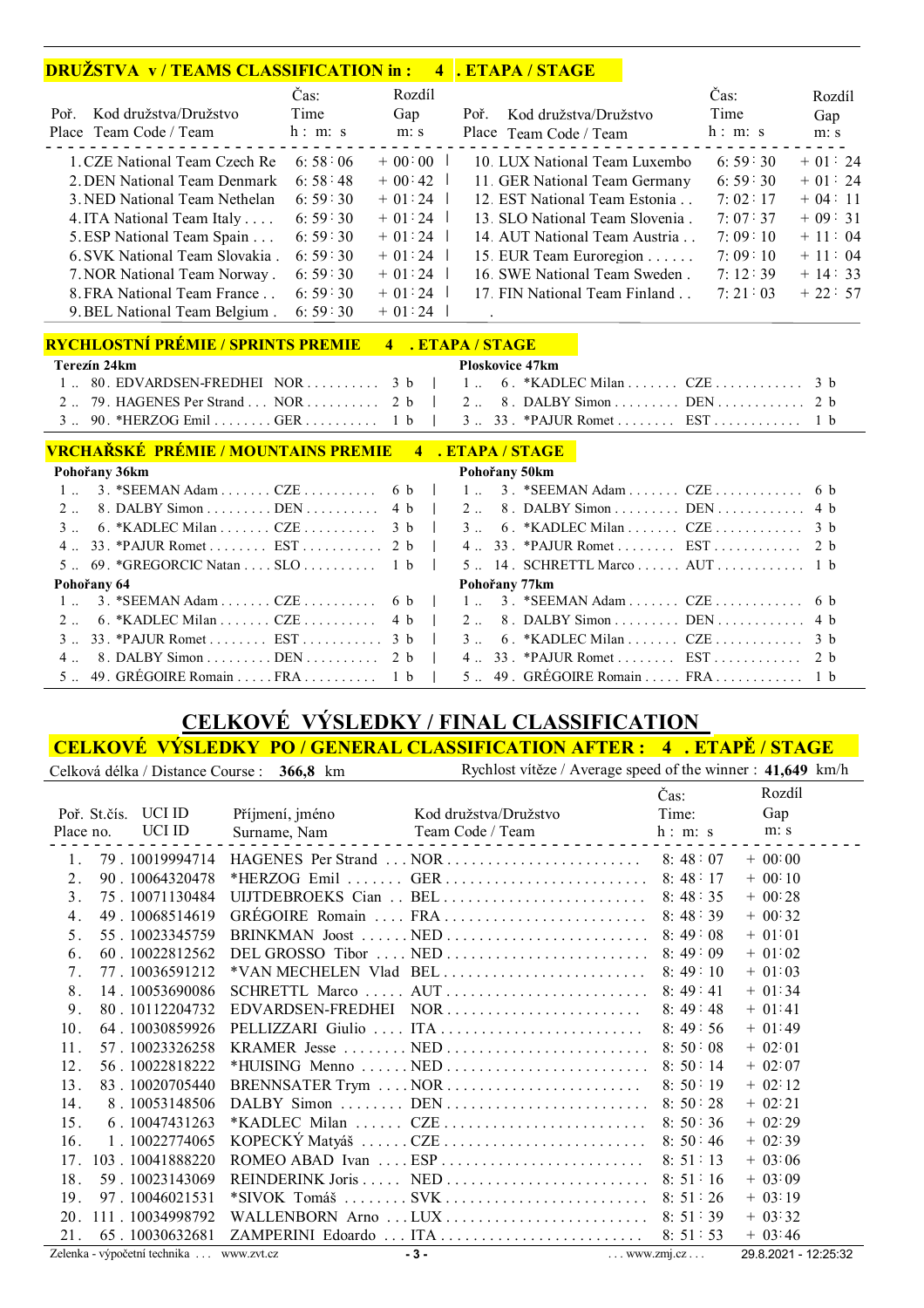|     | 22. 115. 10108514587 |                  |                                                             |           | $+$ 04:07 |
|-----|----------------------|------------------|-------------------------------------------------------------|-----------|-----------|
| 23. | 9.10022423047        |                  | *WANDAHL Nicolai  DEN  8:52:15                              |           | $+ 04.08$ |
| 24. | 13.10035025771       |                  |                                                             |           | $+ 05:38$ |
|     | 25. 112. 10034997883 |                  |                                                             |           | $+ 0608$  |
| 26. | 54.10081494128       |                  |                                                             |           | $+ 06.55$ |
|     |                      |                  |                                                             |           |           |
| 27. | 85.10051829912       |                  |                                                             |           | $+ 07.02$ |
| 28. | 89.10036165927       |                  |                                                             |           | $+ 07:19$ |
|     | 29. 116. 10047224937 |                  | STRÁNSKÝ Matěj  EUR  8: 55:47                               |           | $+ 07.40$ |
| 30. | 26.10091090155       |                  |                                                             |           | $+09.38$  |
| 31. | 37.10023628877       |                  | MÉSZÁROS Bence  HUN                                         | 8:58:39   | $+ 10.32$ |
|     | 32. 107. 10067347484 |                  | ETXEBERRIA ANSALAS ESP                                      | 8:59:40   | $+ 11:33$ |
| 33. | 61.10028969335       |                  | ROMELE Alessandro  ITA                                      | 9:00:01   | $+ 11:54$ |
|     |                      |                  |                                                             |           |           |
| 34. | 3.10056008184        |                  | *SEEMAN Adam  CZE                                           | 9:00:29   | $+ 12:22$ |
| 35. | 88.10036358816       |                  |                                                             |           | $+ 12:24$ |
| 36. | 25.10064820131       |                  |                                                             |           | $+ 12:30$ |
| 37. | 12.10036454095       |                  |                                                             |           | $+ 13:11$ |
| 38. | 33.10076501658       |                  |                                                             | 9:02:36   | $+ 14:29$ |
| 39. | 76.10088157523       |                  | VAN HAUTEGEN Leande BEL                                     | 9:02:54   | $+ 14.47$ |
| 40. | 101.10083124132      |                  |                                                             | 9:03:20   | $+ 15:13$ |
| 41. | 81.10019580846       |                  |                                                             | 9:03:38   | $+ 15:31$ |
|     |                      |                  |                                                             |           |           |
| 42. | 43.10022457504       |                  | PEDERSEN Eric  SWE                                          | 9:03:44   | $+ 15:37$ |
| 43. | 62.10062407861       |                  | BONETTO Samuele  ITA                                        | 9:05:02   | $+ 16.55$ |
| 44. | 63.10029294485       |                  |                                                             | 9:05:15   | $+ 17:08$ |
| 45. | 52.10067973136       |                  | LE HUITOUZE Eddy  FRA                                       | 9:05:39   | $+ 17.32$ |
| 46. | 106.10037632344      |                  |                                                             | 9:05:45   | $+ 17:38$ |
| 47. | 51.10068373563       |                  | GAUTHERAT Pierre  FRA                                       | 9:08:12   | $+20.05$  |
| 48. | 91.10045842281       |                  | KERVINEN Leevi  FIN                                         | 9:10:05   | $+21:58$  |
| 49. | 82.10020094542       |                  |                                                             | 9:10:05   | $+21:58$  |
|     |                      |                  |                                                             |           |           |
| 50. | 2.10047201392        |                  |                                                             |           | $+22:27$  |
| 51. | 100.10046048914      |                  |                                                             |           | $+22:32$  |
| 52. | 10.10054786085       |                  |                                                             |           | $+22:46$  |
|     | 53. 105. 10041604492 |                  | SANCHEZ ESTEVEZ Rub ESP                                     | 9:12:50   | $+ 24.43$ |
|     | 54. 102. 10066069916 |                  |                                                             |           | $+25:24$  |
|     | 55. 104. 10043262586 |                  |                                                             |           | $+26.48$  |
| 56. | 58.10084277927       |                  |                                                             |           | $+27:08$  |
| 57. | 67.10017580626       |                  |                                                             |           | $+27:20$  |
|     | 58. 110. 10035004048 |                  |                                                             |           | $+29:27$  |
|     |                      |                  |                                                             |           |           |
| 59. | 35.10064430010       |                  |                                                             | 9:17:35   | $+29.28$  |
| 60. | 93.10045824703       |                  | KÄLLBERG Axel  FIN                                          | 9:18:38   | $+30.31$  |
| 61. | 72.10017556576       |                  |                                                             | 9:19:08   | $+ 31:01$ |
| 62. | 84.10020387865       |                  | *KULSET Johannes  NOR                                       | 9:19:11   | $+31:04$  |
| 63. | 108.10040174249      | *ZABALA TOLEDANO | $ESP \dots \dots \dots \dots \dots \dots \dots \dots \dots$ | 9:19:13   | $+31.06$  |
| 64. | 87.10036443991       |                  | GEBHARDT Philipp  GER                                       | 9:19:42   | $+31:35$  |
| 65. | 50.10070473514       |                  | LETHIER Melvyn  FRA                                         | 9:20:11   | $+32.04$  |
| 66. | 69.10062011272       |                  |                                                             | 9:20:26   | $+32:19$  |
|     |                      |                  | KOVÁČ Samuel  SVK                                           |           |           |
| 67. | 99.10046017992       |                  |                                                             | 9:20:30   | $+32:23$  |
| 68. | 41.10084543766       |                  | LEPOLD Zoltán Antal  HUN                                    | 9: 21: 45 | $+33.38$  |
| 69. | 71.10017585373       |                  |                                                             | 9:22:01   | $+33:54$  |
| 70. | 36.10075390101       |                  |                                                             | 9: 22: 43 | $+34.36$  |
| 71. | 46.10022672722       |                  | *PERSMEEN Axel  SWE                                         | 9:24:08   | $+36.01$  |
| 72. | 4.10056004346        |                  | SPORYSCH Daniel  CZE                                        | 9:26:23   | $+38.16$  |
| 73. | 98.10046079327       |                  | UNGVARSKÝ Lukáš  SVK                                        | 9:27:05   | $+38.58$  |
| 74. | 44.10090412367       |                  | MAGNUSSON Isak SWE                                          | 9: 27: 51 | $+39.44$  |
| 75. | 109.10035004149      |                  | KESS Alexandre  LUX                                         | 9:31:11   | $+ 43.04$ |
| 76. | 19.10049840604       |                  | *STOLIĆ Mihajlo  SRB                                        | 9:32:10   | $+44.03$  |
|     |                      |                  |                                                             |           |           |
| 77. | 21.10049849896       |                  | *COGOLJEVIĆ Dejan  SRB                                      | 9:33:30   | $+45.23$  |
|     | 78. 117. 10047853922 |                  |                                                             | 9:33:52   | $+45.45$  |
|     | 79. 120. 10036296067 |                  | WESER Maximilian  EUR                                       | 9:35:35   | $+ 47:28$ |
| 80. | 15.10035076796       |                  | KERSCHBAUMER Leo. AUT                                       | 9:39:47   | $+ 51:40$ |
| 81. | 118.10036297380      |                  | SPITZER Oliver  EUR                                         | 9:40:31   | $+ 52:24$ |
|     | 82. 119. 10045920083 |                  | *HILBERT Vincent  EUR                                       | 9:41:29   | $+ 53:22$ |
| 83. | 70.10017556879       |                  |                                                             | 9:42:39   | $+ 54.32$ |
| 84. | 34.10075223278       |                  | GRÜNBERG Henry  EST                                         | 9:44:45   | $+ 56.38$ |
|     |                      |                  |                                                             |           |           |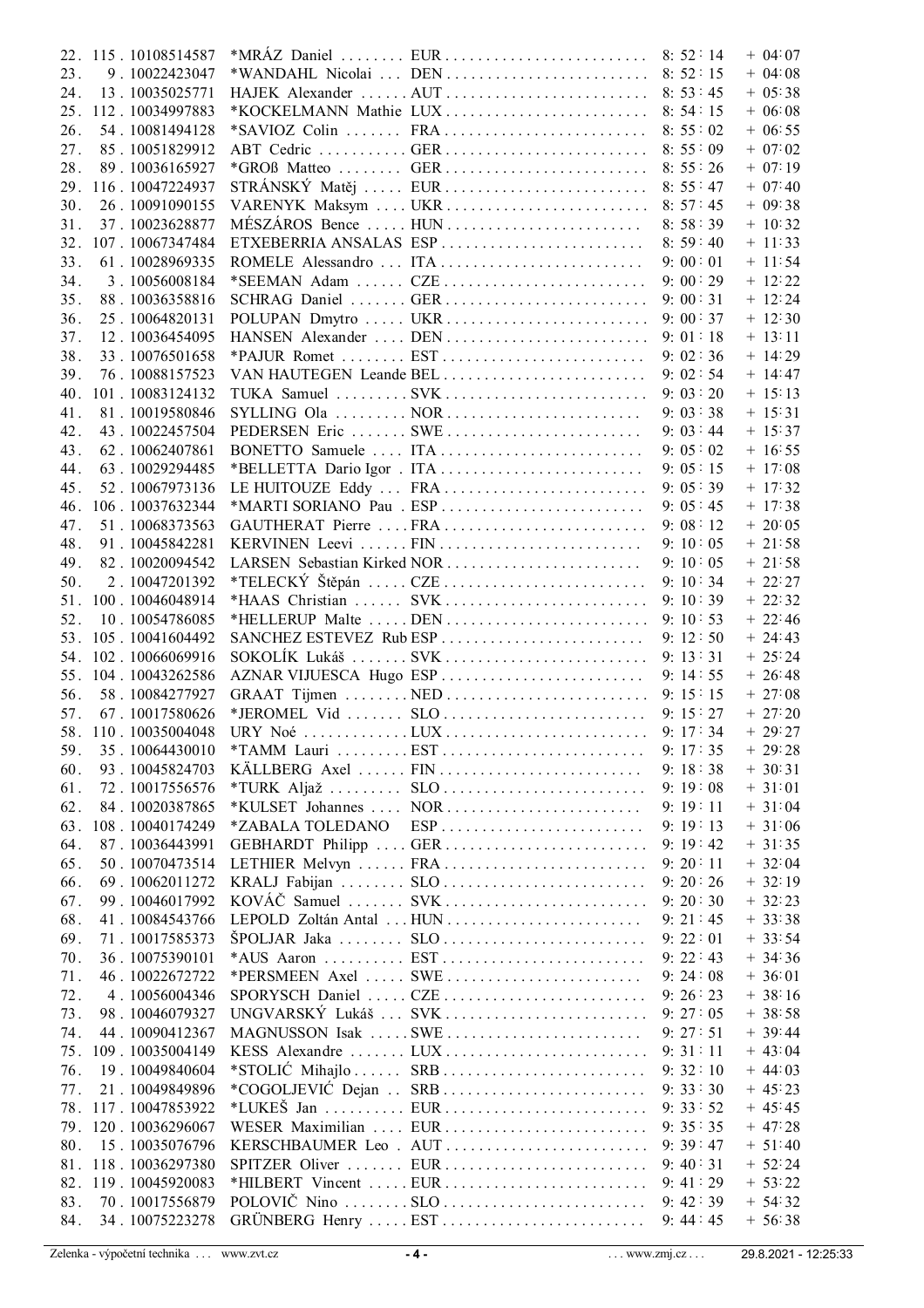| 85.<br>86. | 68.10050151812<br>96.10094826473 |                               |                                                  |           | *GREGORCIC Natan  SLO<br>SAVUKOSKI Severi  FIN                                        | 9: $52 \cdot 56 + 1$ : 04:49<br>9: $56 \cdot 58 + 1: 08 \cdot 51$ |                |                                         |
|------------|----------------------------------|-------------------------------|--------------------------------------------------|-----------|---------------------------------------------------------------------------------------|-------------------------------------------------------------------|----------------|-----------------------------------------|
| 87.        | 47.10055678485                   |                               |                                                  |           | JACOBSSON Leo  SWE                                                                    | $10: 05 \cdot 37 + 1: 17 \cdot 30$                                |                |                                         |
|            |                                  |                               | <b>DRUŽSTVA PO / TEAMS CLASSIFICATION after:</b> |           | 4 . ETAPĚ / STAGE                                                                     |                                                                   |                |                                         |
|            |                                  |                               | Čas:                                             | Rozdíl    |                                                                                       |                                                                   | Čas:           | Rozdíl                                  |
| Poř.       |                                  | Kod družstva/Družstvo         | Time                                             | Gap       | Poř. Kod družstva/Družstvo                                                            |                                                                   | Time           | Gap                                     |
|            | Place Team Code / Team           |                               | $\mathbf{h}:~\mathbf{m}:~\mathbf{s}$             | m: s      | Place Team Code / Team                                                                |                                                                   | h: m: s        | m: s                                    |
|            |                                  |                               | 1. NED National Team Nethelands 26: 28: 24       | $+ 00:00$ | 10. LUX National Team Luxembou 26: 51:08                                              |                                                                   |                | $+22:44$                                |
|            |                                  | 2. NOR National Team Norway   | 26:28:53                                         | $+00:29$  | 11. SVK National Team Slovakia.                                                       |                                                                   | 27:00:30       | $+32:06$                                |
|            |                                  | 3. BEL National Team Belgium  | 26:31:53                                         | $+ 03:29$ | 12. AUT National Team Austria 27: 02:31                                               |                                                                   |                | $+34:07$                                |
|            |                                  | 4. GER National Team Germany. | 26:37:53                                         | $+09:29$  | 13. EUR Team Euroregion                                                               |                                                                   | 27:06:38       | $+38:14$                                |
|            |                                  | 5. ITA National Team Italy    | 26:41.01                                         | $+ 12:37$ | 14. EST National Team Estonia                                                         |                                                                   | 27:23:53       | $+ 55:29$                               |
|            |                                  |                               | 6. CZE National Team Czech Rep 26: 41:16         | $+ 12:52$ | 15. SLO National Team Slovenia.                                                       |                                                                   |                | $27:39:30 + 1:11:06$                    |
|            |                                  |                               | 7. DEN National Team Denmark . 26: 42: 28        | $+ 14:04$ | 16. SWE National Team Sweden 27: 49: 26 + 1: 21: 02                                   |                                                                   |                |                                         |
|            |                                  | 8. FRA National Team France   | 26:42:41                                         | $+ 14:17$ | 17. FIN National Team Finland                                                         |                                                                   |                | $28: 25 \cdot 41 + 1 \cdot 57 \cdot 17$ |
|            |                                  |                               | 9. ESP National Team Spain 26: 47: 49            | $+ 19:25$ |                                                                                       |                                                                   |                |                                         |
|            |                                  |                               |                                                  |           |                                                                                       |                                                                   |                |                                         |
|            |                                  |                               |                                                  |           | <b>BODOVACÍ SOUTĚŽ/POINTS COMPETITION Bílý trikot/White Jersey</b>                    |                                                                   |                | $\left( .\right)$                       |
|            | Poř. St.čís. UCI ID              |                               | Jméno / příjmení                                 |           | Družstvo                                                                              |                                                                   | Body           |                                         |
|            | Place Doss UCI ID                |                               | Nom / Prenom                                     |           | Equipe                                                                                |                                                                   | Points         |                                         |
|            | 80<br>$1$ .                      | 10112204732                   |                                                  |           | EDVARDSEN-FREDHEIM Sti NOR                                                            |                                                                   | 57             |                                         |
|            | $2$ .<br>79                      | 10019994714                   |                                                  |           | HAGENES Per Strand  NOR                                                               |                                                                   | 54             |                                         |
|            | 3 <sup>1</sup><br>55             | 10023345759                   |                                                  |           |                                                                                       |                                                                   | 45             |                                         |
|            | 4.<br>77                         | 10036591212                   |                                                  |           | *VAN MECHELEN Vlad  BEL                                                               |                                                                   | 39             |                                         |
|            | 5 <sub>1</sub><br>51             | 10068373563                   |                                                  |           |                                                                                       |                                                                   | 39             |                                         |
|            | 6.<br>90                         | 10064320478                   |                                                  |           |                                                                                       |                                                                   | 35             |                                         |
|            | 49<br>$7$ .                      | 10068514619                   |                                                  |           |                                                                                       |                                                                   | 31             |                                         |
|            | $8$ .<br>60                      | 10022812562                   |                                                  |           | DEL GROSSO Tibor  NED                                                                 |                                                                   | 27             |                                         |
|            | 57<br>9.                         | 10023326258                   |                                                  |           |                                                                                       |                                                                   | 26             |                                         |
|            | 33<br>10                         | 10076501658                   |                                                  |           |                                                                                       |                                                                   | 25             |                                         |
|            | 19<br>$11 -$                     | 10049840604                   |                                                  |           |                                                                                       |                                                                   | 25             |                                         |
|            | 12<br>59                         | 10023143069                   |                                                  |           | REINDERINK Joris  NED                                                                 |                                                                   | 23             |                                         |
|            | 13 107                           | 10067347484                   |                                                  |           | ETXEBERRIA ANSALAS Hai ESP                                                            |                                                                   | 20             |                                         |
|            | $14$ .<br>3                      | 10056008184                   |                                                  |           |                                                                                       |                                                                   | 20             |                                         |
|            | $15 \quad 1$                     | 10022774065                   |                                                  |           |                                                                                       |                                                                   | 17             |                                         |
|            | $16$ .<br>75                     | 10071130484                   |                                                  |           | UIJTDEBROEKS Cian  BEL                                                                |                                                                   | 16             |                                         |
|            | $17$ .<br>6                      | 10047431263                   |                                                  |           |                                                                                       |                                                                   | 16             |                                         |
|            | 18 <sup>1</sup><br>8             | 10053148506                   | $DALBY$ Simon                                    |           |                                                                                       |                                                                   | 14             |                                         |
|            | 19 <sup>2</sup><br>14            | 10053690086                   | $SCHRETTL$ Marco                                 |           |                                                                                       |                                                                   | 10             |                                         |
|            | 56<br>$20$ .                     | 10022818222                   |                                                  |           |                                                                                       |                                                                   | 10             |                                         |
|            | 63<br>$21$ .                     | 10029294485                   |                                                  |           | *BELLETTA Dario Igor  ITA                                                             |                                                                   | 10             |                                         |
|            | 22 115                           | 10108514587                   | *MRÁZ Daniel                                     |           | EUR                                                                                   |                                                                   | 9              |                                         |
|            | 23 103                           | 10041888220                   |                                                  |           |                                                                                       |                                                                   | 8              |                                         |
|            | 24 10                            | 10054786085                   |                                                  |           | *HELLERUP Malte  DEN                                                                  |                                                                   | 7              |                                         |
|            | 83<br>25                         | 10020705440                   |                                                  |           | BRENNSATER Trym  NOR                                                                  |                                                                   | 6              |                                         |
|            | 26<br>88                         | 10036358816                   | SCHRAG Daniel                                    |           | GER                                                                                   |                                                                   | 6              |                                         |
|            | 27.<br>64                        | 10030859926                   |                                                  |           |                                                                                       |                                                                   | 5              |                                         |
|            | 28.<br>13                        | 10035025771                   |                                                  |           |                                                                                       |                                                                   | 5              |                                         |
|            | 61<br>29.                        | 10028969335                   |                                                  |           |                                                                                       |                                                                   | 5              |                                         |
|            | 30 105                           | 10041604492                   |                                                  |           | SANCHEZ ESTEVEZ Ruben . ESP                                                           |                                                                   | 5              |                                         |
|            | 31 12                            | 10036454095                   |                                                  |           | HANSEN Alexander  DEN                                                                 |                                                                   | 3              |                                         |
|            | $32$ .<br>97                     | 10046021531                   | *SIVOK Tomáš                                     |           | $SVK$                                                                                 |                                                                   | $\overline{2}$ |                                         |
|            | 33<br>62                         | 10062407861                   |                                                  |           |                                                                                       |                                                                   | $\overline{2}$ |                                         |
|            |                                  |                               |                                                  |           | <b>VRCHAŘSKÁ SOUTĚŽ/MOUNTAIN COMPETITION . Puntíkovaný trikot/Red and White Polka</b> |                                                                   |                |                                         |
|            | Poř. St.čís. UCI ID              |                               | Jméno / příjmení                                 |           | Družstvo                                                                              |                                                                   | Body           |                                         |
|            | Place Doss UCI ID                |                               | Nom / Prenom                                     |           | Equipe                                                                                |                                                                   | Points         |                                         |
|            |                                  | 10056008184                   | $*SEEMAN$ Adam $\dots\dots$                      |           |                                                                                       |                                                                   | 24             |                                         |
|            | 1.<br>3<br>$2$ .<br>49           | 10068514619                   | GRÉGOIRE Romain                                  |           |                                                                                       |                                                                   | 22             |                                         |
|            | 3.                               | 8 10053148506                 | $DALBY$ Simon                                    |           |                                                                                       |                                                                   |                |                                         |
|            |                                  |                               |                                                  |           |                                                                                       |                                                                   |                |                                         |

4 . 6 10047431263 \*KADLEC Milan . . . . . . . . . . CZE . . . . . . . . . . . . . . . . . . . . . . . . . . 13